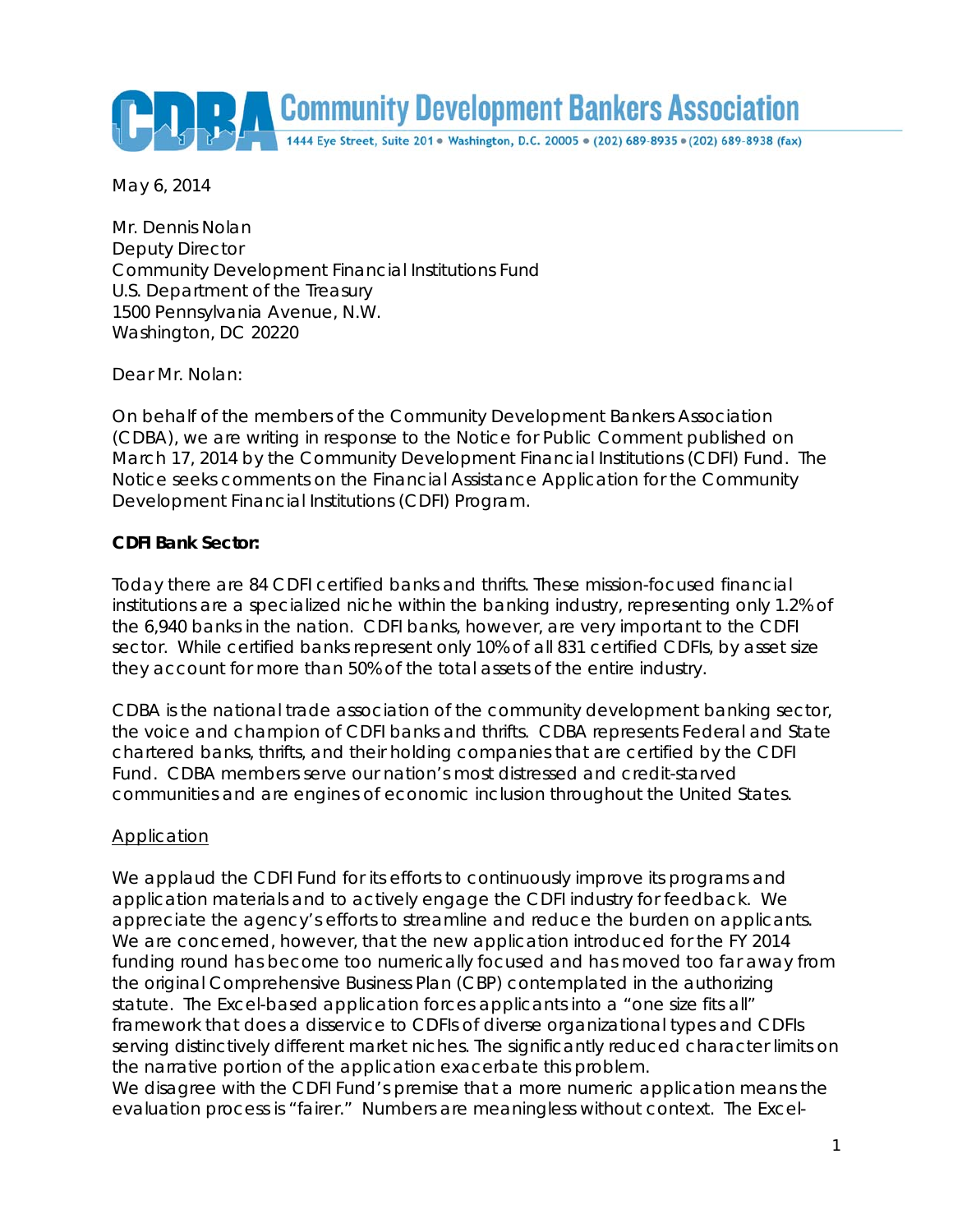focused application coupled with insufficient room to discuss business strategy, market analysis, products and services, community impact, and projected activities is a sharp departure from the CDFI Fund's past approach of respecting each CDFI's unique focus and strategies. We strongly urge the CDFI Fund to return to a more balanced, narrative based application that allows each CDFI to tell its unique story. Given the long process involved in getting a new application approved, for the FY 2015 funding round we urge the CDFI Fund to simply expand the character limits on all or most of the questions in the application.

## Technical Assistance Awards

We recommend that all CDFIs who are not applying for Financial Assistance be allowed to apply for Technical Assistance Awards of up to \$200,000. The original authorizing statute recognized that CDFIs at all stages of organizational development have capacity building needs. Building the capacity of the entire CDFI sector is one of the most important roles the CDFI Fund has historically played. Technical Assistance should not be limited only to the smallest or most nascent, or to those CDFIs that have been unsuccessful in competing for monies under other CDFI Fund Programs.

# Matching Funds

To reduce the paperwork burden for applicants and the CDFI Fund, CDBA recommends that only those applicants ranked as highly scored be requested to submit matching funds documentation.

# Transparency in the Evaluation Process

We strongly urge the CDFI Fund to return to its past practice of providing individual debriefings to unsuccessful Financial Assistance applicants. While we acknowledge that the CDFI Fund has limited resources, this feedback was invaluable for enhancing the capacity of CDFIs and their success in subsequent funding rounds. We also urge the CDFI Fund to adopt the practice used in the NMTC Program of providing general feedback and guidance on what factors distinguished successful applicants from unsuccessful ones (e.g. publishing the minimum aggregate score and providing guidance on what it takes to achieve such a score). Debriefing and guidance is commonplace among many other Federal agencies.

## Reader Expertise

We strongly recommend that the CDFI Fund heighten its efforts to secure external readers with appropriate CDFI sector expertise to assist in its review process. In the case of CDFI banks, securing readers with either CDFI banking or small, community banking expertise is critically important. This has been a longstanding deficiency of the review process. Lack of sector-specific qualified readers places some CDFI sectors at a greater disadvantage than others in the scoring process. A reader cannot fairly review or score an applicant if they do not understand its business model or regulatory and operating environment. While the CDFI Fund has made some attempt to address this issue in recent funding rounds, we recommend that it be proactive in working with CDFI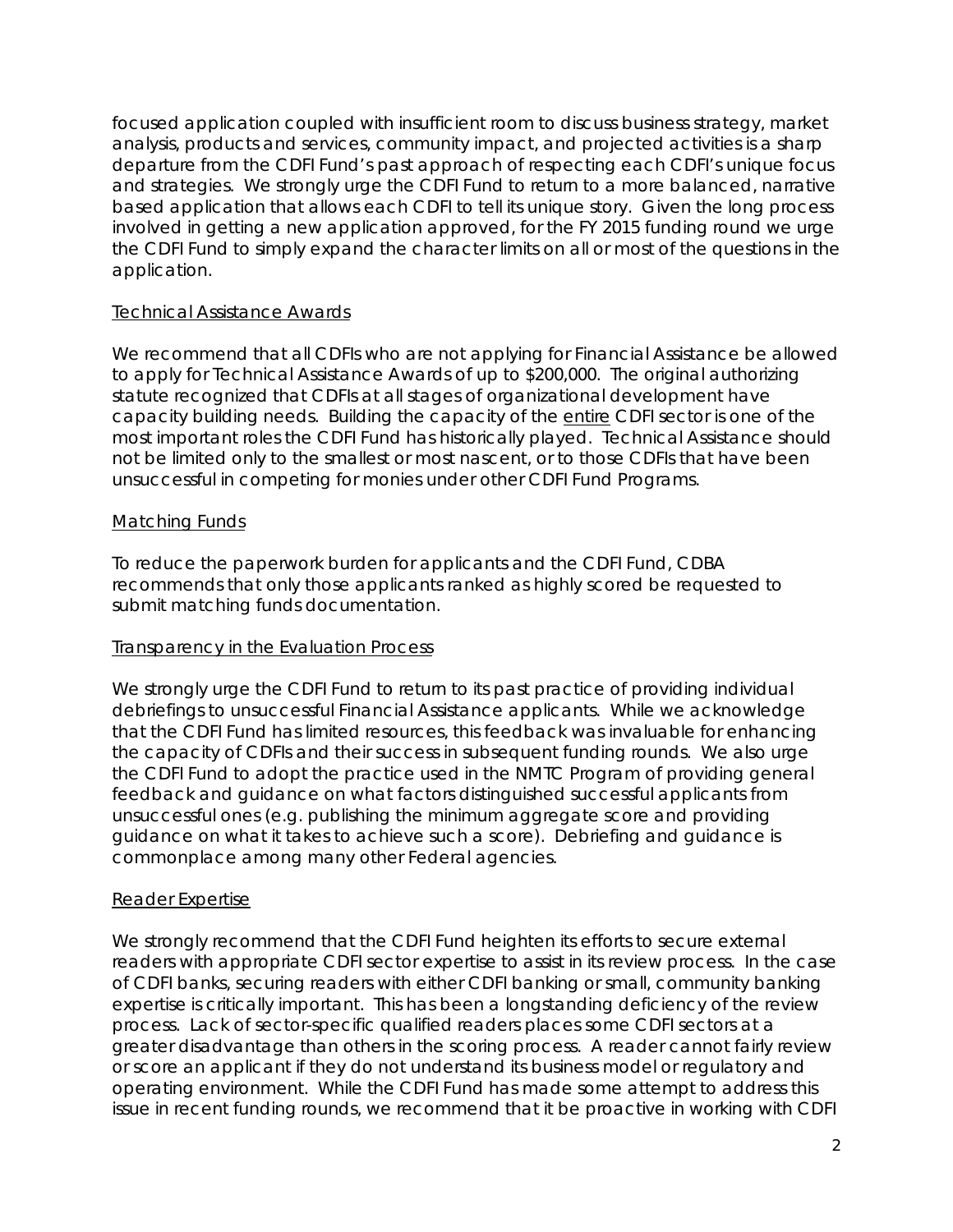industry trade groups, technical assistance providers, and others in the industry to identify sector-specific experts to serve as readers.

## Minimum Prudent Standards

In the case of regulated CDFIs, the CDFI Fund should seek to maintain consistency with the standards and ratios defined by the Federal bank regulatory agencies.

To reiterate the comment made in our December 30, 2013 comment letter on the Bank Enterprise Award (BEA) Program, CDBA strongly objects to using the opinions of the regulatory agencies on financial health as a screen for eligibility if an applicant has otherwise been highly scored. The mission of the CDFI Fund is to build the CDFI sector and the communities they serve. Disqualifying an applicant experiencing financial stress hurts a CDFI bank at the exact time they need the CDFI Fund's support. It also hurts low income communities that will be at greater risk without the presence of a mission-focused financial institution.

We are also very concerned about the CDFI Fund ceding too much decision-making authority to regulatory agencies under the BEA and CDFI Programs in cases involving banks under financial stress. Under 12 USC 4715 of the CDFI Fund's authorizing statute, the agency is required to "consult with and consider the views of" an applicant's primary regulator prior to making an award under its programs. While the regulators' opinions are supposed to be advisory only, in recent years the CDFI Fund has given the opinions of the regulators far greater weight and has used this input as a rationale to disqualify some banks from receiving awards. As noted, the roles and missions of the CDFI Fund and regulatory agencies are not the same. The CDFI Fund needs to retain its strong commitment to the industry and the communities served by CDFI banks.

While CDBA is opposed to this newly-adopted policy, we appreciate the CDFI Fund's recent actions under the BEA Program to be more transparent about its intent in using regulators opinions as an eligibility screen and how the policy will be implemented. If the CDFI Fund intends to continue this practice under the CDFI Program, it should set clear standards in the application or provide guidance as to what conditions are grounds for disqualification.

## Award Funding Request Limits

We do not recommend any new limits on Financial or Technical Assistance requests. The Financial Assistance awards are already governed by statute.

# Activity Level Projections

CDFIs should not be held to the specific activity level projections included in their applications. Projections are simply a "guestimate" of the future. Actual activity levels can be influenced by many factors beyond the control of a CDFI. In the earliest years of the Financial Assistance Program, the CDFI Fund employed the practice of setting "performance goals" based on application projections. This practice was quickly abandoned by the CDFI Fund after a few funding rounds because the agency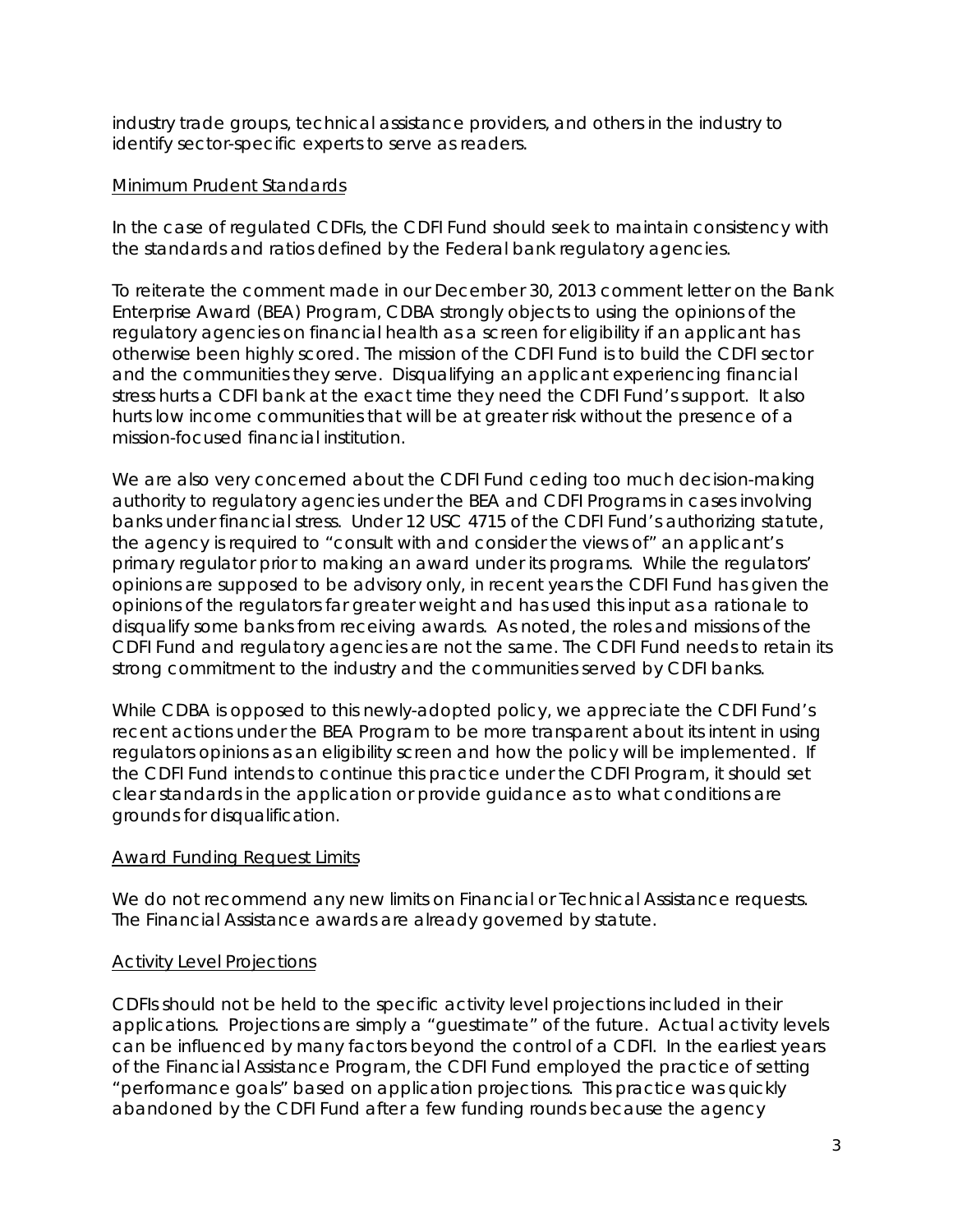became overwhelmed by the volume of requests for amendments to awardees' Assistance Agreements. Since this time, the CDFI Fund, the Financial Assistance Program, and the number of active Assistance Agreements have grown exponentially. Thus, returning to a "performance goal" style metric will likely become unwieldy for the CDFI Fund and the industry.

## Workbooks

CDFI banks do not anticipate using the FA and TA Excel Workbooks for other internal purposes, such as risk management or strategic planning. As regulated institutions, CDFI banks have in place sophisticated tools for risk management that are tailored to the needs of the industry and take into consideration regulatory requirements.

## Applicant Categories

We do not recommend adopting any new applicant categories in addition to the Core/FA and Small and Emerging CDFI Assistance components. We do, however, applaud the CDFI Fund's effort in the FY 2013 funding round to give consideration to the proportion of applicants by sector in making award decisions. We believe this was a very positive development and marked the first time in many, many years that the CDFI bank sector has experienced real success in participating in the Financial Assistance program. We strongly encourage the Fund to continue this practice which strengthens the entire industry and encourages greater industry-wide participation in future funding rounds.

In closing, we thank the CDFI Fund for the opportunity to comment on the Financial Assistance application. This program is very important to the CDFI bank sector. We look forward to working with you.

If you have any questions, please contact Jeannine Jacokes at 202-689-8935 ext. 22 or jacokesj@pcgloanfund.org.

Sincerely,

The Membership of the Community Development Bankers Association

ABC Bank Albina Community Bank Bank of Anguilla Bank of Kilmichael Bank of Vernon Bank2 BankPlus Broadway Federal Bank Carver Federal Savings Bank Carver State Bank